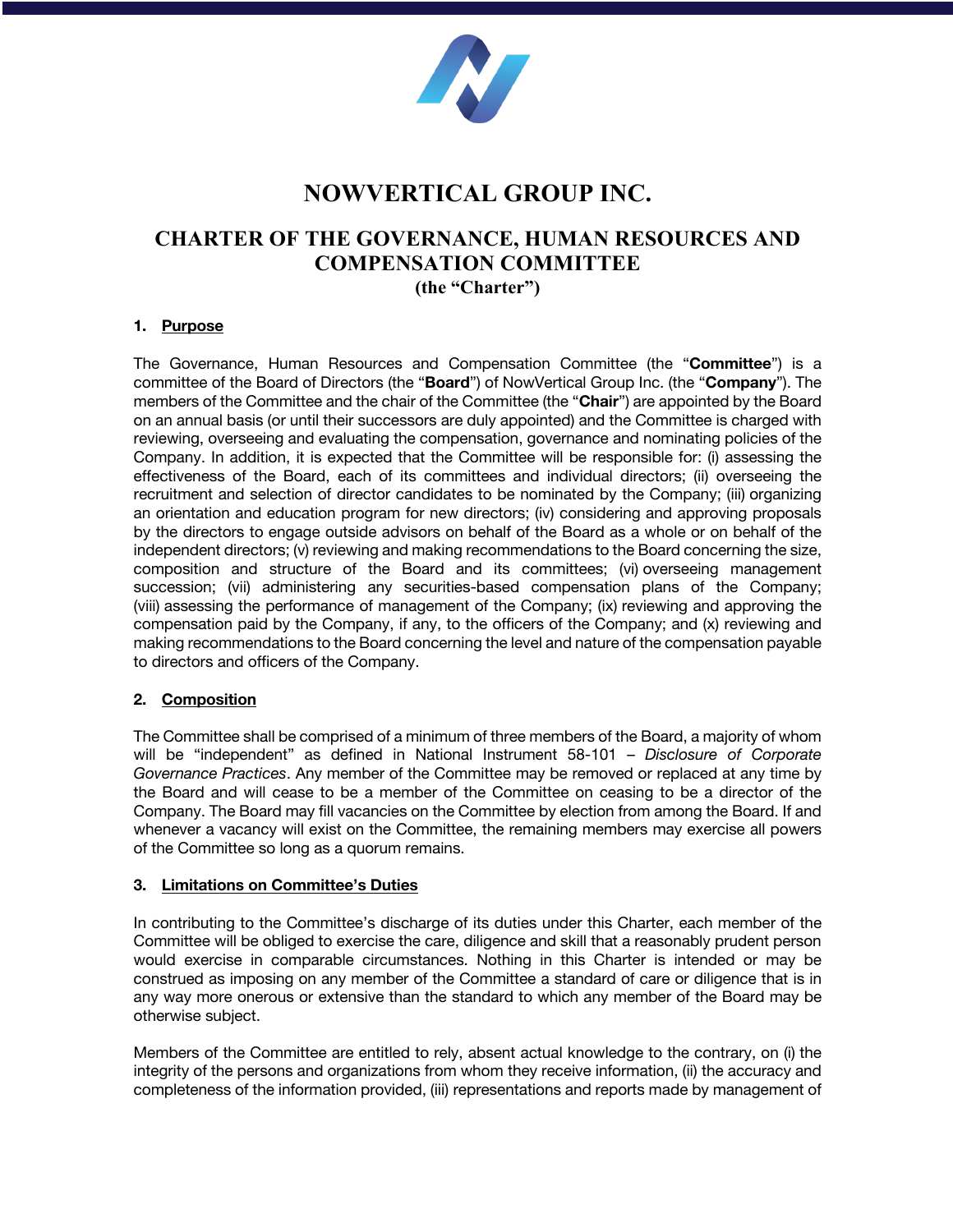

the Company, and (iv) any report of a lawyer, accountant, engineer, appraiser or other person whose profession lends credibility to a statement made by any such person.

## **4. Reports**

The Committee shall:

- (a) Report to the Board on a regular basis and before any public disclosure by the Company on compensation and governance matters.
- (b) Prepare and approve any reports on executive compensation, prior to their public disclosure, as required by applicable legislation and regulation and/or pursuant to the Company's undertaking to provide necessary information to comply with its disclosure obligations.
- (c) Prepare a report on the Company's system of corporate governance practices for inclusion in the annual report or other public disclosure documents of the Company, including a report disclosing the extent (if any) to which the Company does not comply with applicable corporate governance guidelines or other relevant corporate governance guidelines.

## **5. Responsibilities**

#### **A. Engagement/Compensation of Senior Executives**

The Committee shall:

- (a) Make recommendations concerning the hiring and termination of senior executives.
- (b) From time to time, as appropriate review with the Chair of the Board and Chief Executive Officer the long-term goals and objectives of the Company in relation to compensation.
- (c) At least annually, review and approve the position description of the Chief Executive Officer and the corporate goals and objectives relevant to the compensation of the Chief Executive Officer and evaluate the Chief Executive Officer's performance in light of those goals and objectives.
- (d) Review and make recommendations to the Board with respect to the compensation of directors, including incentive compensation plans.
- (e) Review and make recommendations to the Board with respect to awards under any incentive compensation or equity-based plans of the Company.
- (f) From time to time, as appropriate, review key human resources policies and programs in place and under development related to manpower planning, management development, succession planning, career path planning and performance evaluation and their consistency with the strategy of the Company.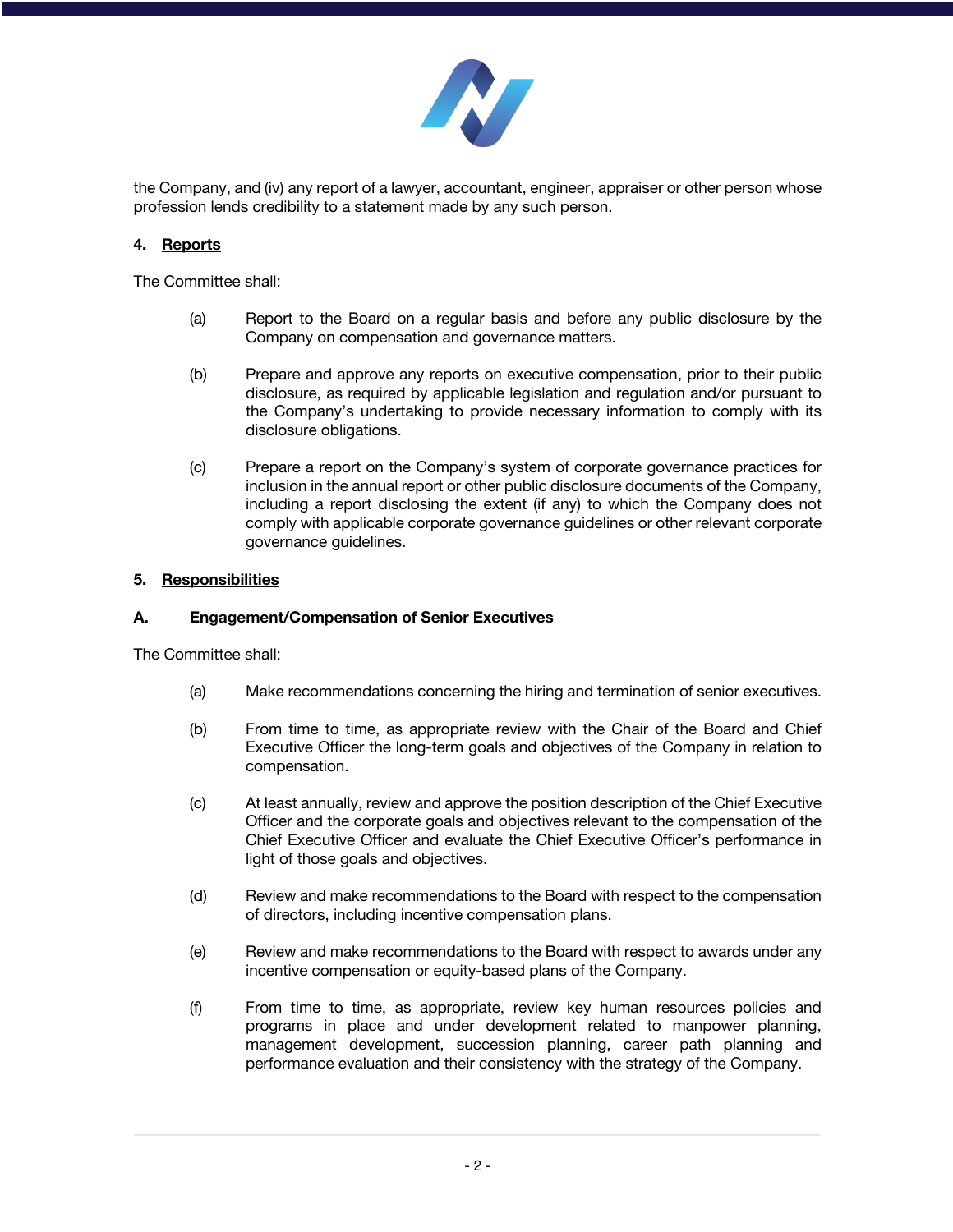

- (g) From time to time, as appropriate, review the Company's policies on salary administration, recruitment, job evaluation, pay and employment equity, basic incentive and total cash compensation, retirement benefits, and long-term incentives and recommend changes to the Board if appropriate.
- (h) Review management's policies and practices for ensuring that the Company complies with legal prohibitions, disclosure and other requirements on making or arranging for personal loans and amending or extending any such loans or arrangements.

#### **B. Board Member Candidates**

The Committee shall:

- (a) Review annually the competencies, skills and personal qualities required of Board members, as a whole, in light of relevant factors, including:
	- i. the objective of adding value to the Company in light of the opportunities and risks facing the Company and the Company's proposed strategies;
	- ii. the need to ensure, to the greatest extent possible, that a majority of the Board is comprised of individuals who meet the independence requirements of the applicable regulatory, stock exchange and securities law requirements or other guidelines; and
	- iii. the policies of the Board with respect to Board member diversity, tenure, retirement and succession and Board member commitments.
- (b) Establish and oversee an appropriate orientation and education program for new Board members in order to familiarize them with the Company and its business (including the Company's reporting and corporate structure, strategic plans, significant financial, accounting and risk issues, compliance programs and policies, management and the external auditors).
- (c) Recommend to the Board continuing education activities or programs for directors, from time to time as appropriate, that shall, among other things, assist directors to maintain or enhance their skills and abilities as directors, and assist directors in ensuring that their knowledge and understanding of the Company's business remains current.
- (d) Seek individuals qualified (in context of the needs of the Company and any formal criteria established by the Board) to become members of the Board for recommendation to the Board.
- (e) Review and recommend to the Board the membership and allocation of Board members to the various committees of the Board.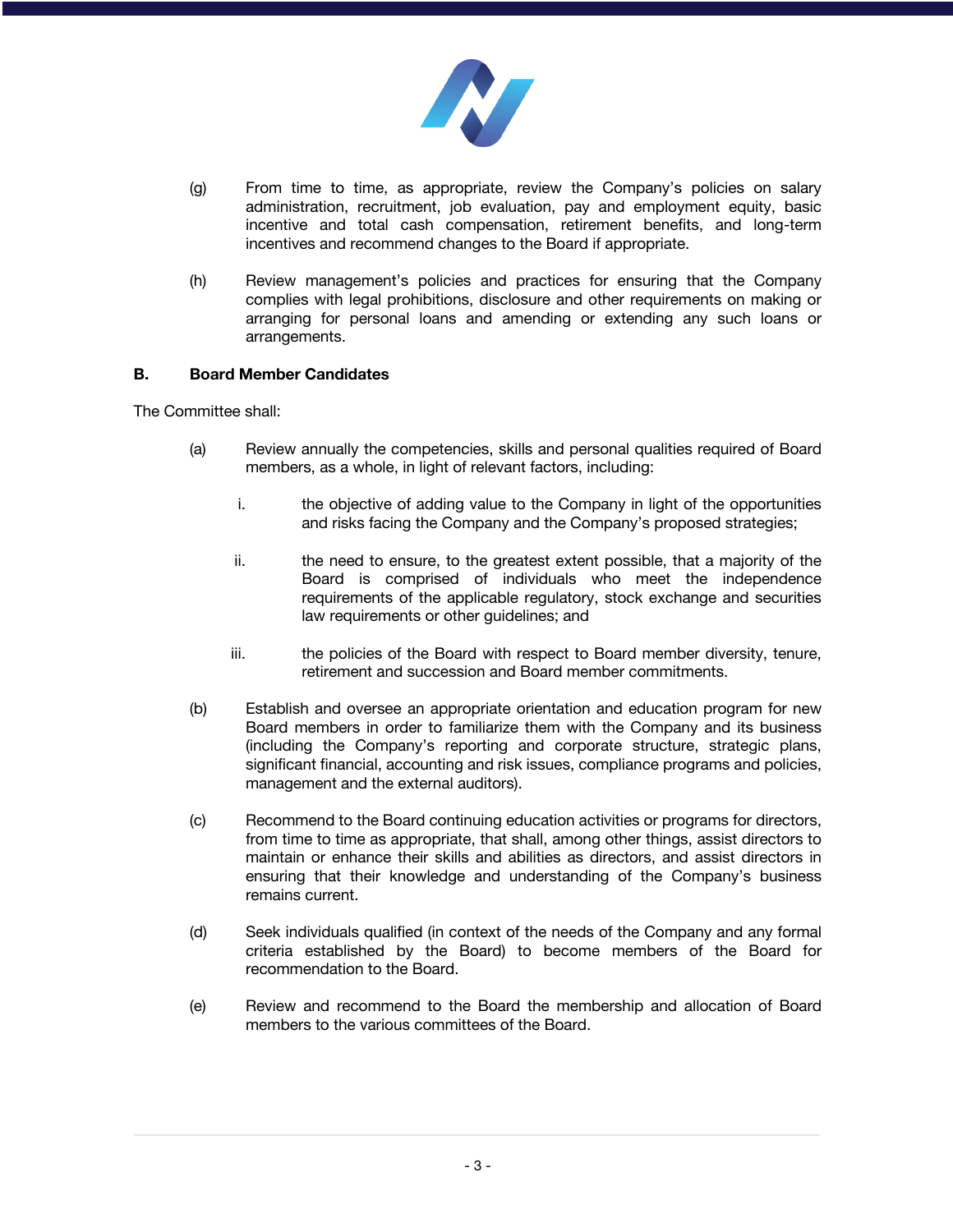

- (f) Establish procedures for the receipt of comments from all Board members to be included in an annual assessment of the Board's performance, including individual contributions.
- (g) Appoint and, if appropriate, terminate any search firm to be used to identify Board candidates and any compensation consultant to be used to assist in the evaluation of Board compensation and to approve the search firm's and compensation consultant's fees and other retention terms.
- (h) Consider the level of diversity on the Board through continuously monitoring the level of diversity on the Board and where appropriate, recruiting qualified diverse candidates as part of the Company's overall recruitment and selection process to fill Board positions, as the need arises, through vacancies, growth or otherwise.

#### **C. Corporate Governance and Compliance**

The Committee shall:

- (a) Make recommendations concerning the oversight of senior management of the Company.
- (b) Review from time to time the size of the Board and the number of Board members who are independent for the purpose of applicable regulatory, stock exchange and securities law requirements or guidelines and Company policies regarding Board member independence.
- (c) From time to time as appropriate, review the adequacy of the corporate governance practices of the Company and recommend any proposed changes to the Board for approval.
- (d) Oversee the legal obligations of the Company, its subsidiaries and their directors, officers and employees with respect to confidential information.
- (e) From time to time, as appropriate, review the practices of the Board (including separate meetings of non-management Board members) to identify improvements in corporate governance practices.
- (f) From time to time, as appropriate, review the powers, mandates and performance, and the membership of the various committees of the Board and, if appropriate, make recommendations to the Board.
- (g) From time to time, as appropriate, review the relationship between senior management and the Board and, if appropriate, make recommendations to the Board with a view to ensuring that the Board is able to function independently of management.
- (h) Periodically review with the Board the succession plans relating to the position of the Chief Executive Officer and other senior positions and make recommendations to the Board with respect to the selections of individuals to occupy these positions.